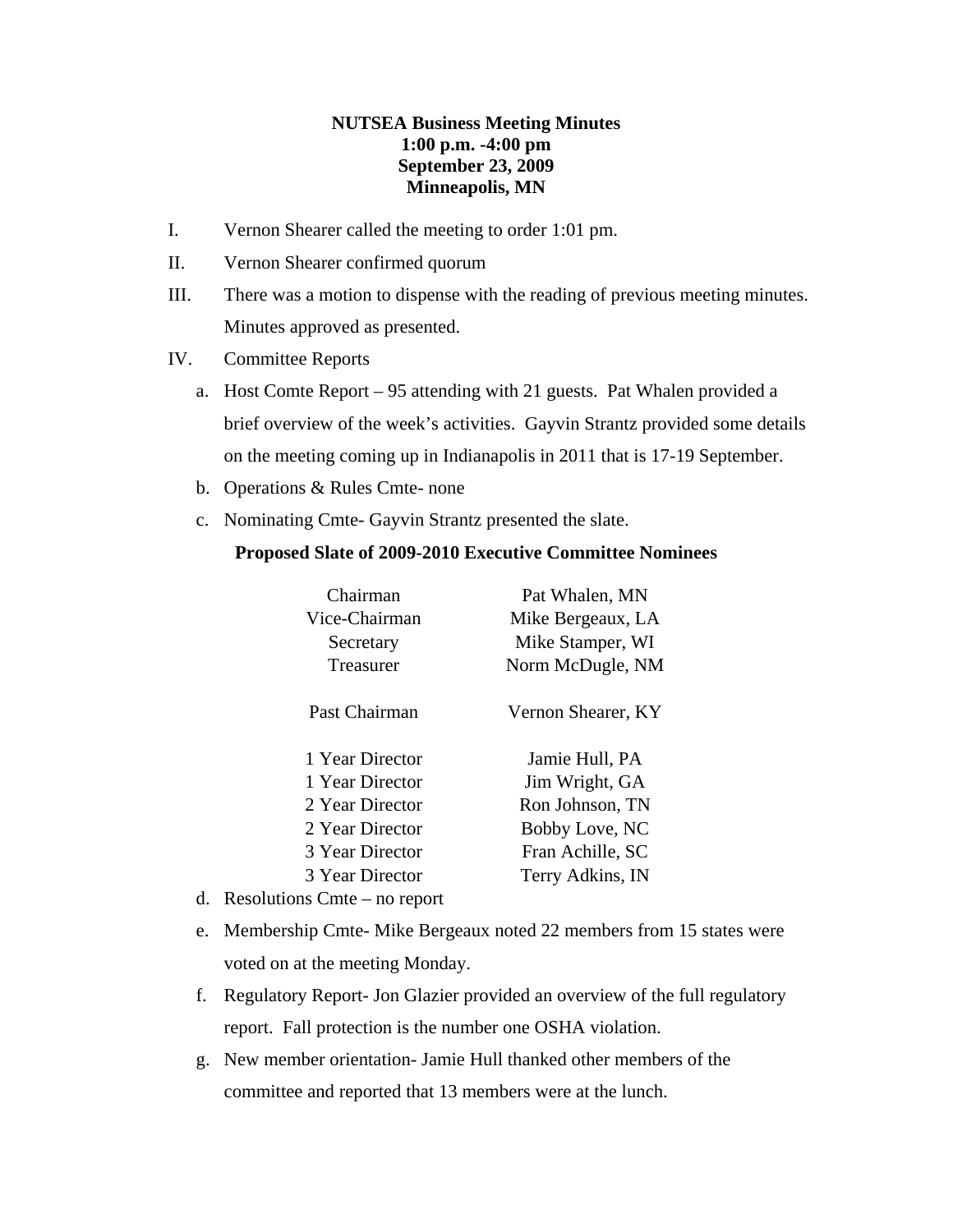- h. G&T Section- Sheri Dipeso reported that 15 people attended the roundtable. They discussed pandemic influenza, explosive dust, crane & derrick and rescue procedures.
- i. Distribution Section- Glenn Cunningham reported 26 members from 12 states discussed topics ranging from grounding UG cable, acoustic testing on trucks and pandemic perpardeness.
- j. JT&S Section-Mike Bergeux reported 38 members attended from 13 states. Ken Brubaker provided a presentation on RESAP Pilot Program
- k. Program Sharing- Norm McDugle noted that 18 programs were provided to the group by the 7 presenters.
- l. SAIA Report-Georgia EMC hosted the group in June. 60 members were present. 32 members attended the meeting at the NUTSEA Conference. Four new members were accepted as members.
- m. Quad State- it was noted the passing of Bob Risser. They met in Spokane, Washington this summer. They are meeting in Minneapolis this winter.
- V. Treasurers Report-Mike Bergeaux \$49196.32 as of August 2009, the meeting will be a break-even report.
- VI. Report on Hard Hat donations Andy Reichwein's trust will receive \$1000 from NUTSEA.
- VII. RESAP report-Ken Brubaker talked on the RESAP and updates on NRECA.
- VIII. RESAP Delegate report-Bob Cooper asked that if anyone has input on direction on the Culture Assessment.
- IX. NRECA report- Jon Glazier reviewed upcoming legislation issue that were covered in depth earlier today.
- X. Old Business-none
- XI. New Business
	- a. Jon Glazier moved for NUTSEA to formally recognize Jim Nevel for his years of service and dedication to safety.
	- b. Passing of Gavel- Vernon passed the gavel to new Chairman, Pat Whalen and Pat Whalen then presented a gavel to Vernon Shearer and thanked him for his work on the board.